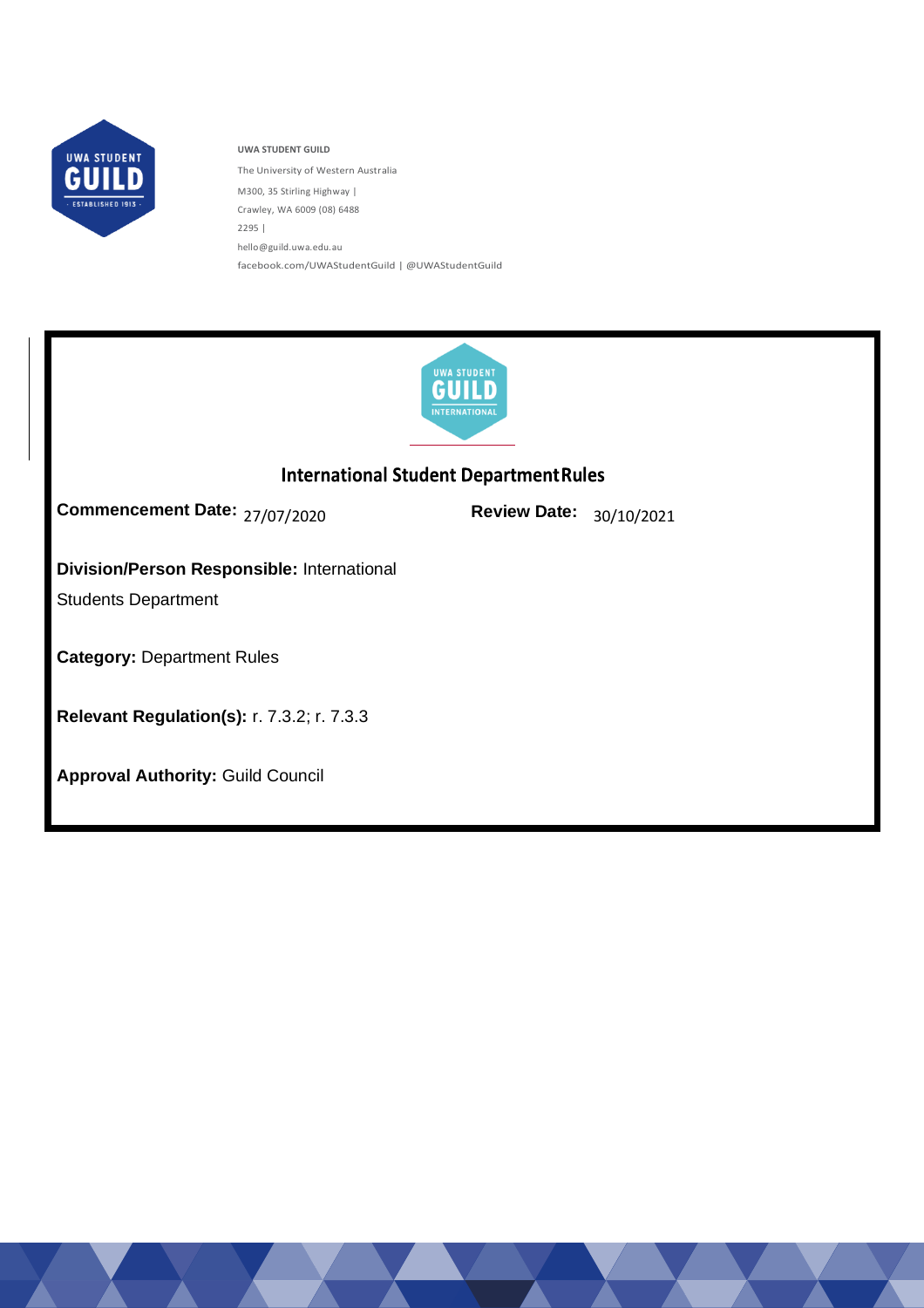### **1. THE NAME OF THE ORGANISATION**

- 1.1. The name of the organization shall be the International Students Department  $(I.S.D)$ .
- 1.2. I.S.D shall be a department of the UWA Student Guild.

## **2. DEFINITIONS AND INTERPRETATIONS**

## 2.1. Definitions

- 2.1.1. "Affiliates" means any multicultural student society registered with the Guild and any international representative of the recognised residential colleges and faculty societies attached to UWA.
- 2.1.2. "Guild" means the Guild of Undergraduates referred to in the University of Western Act 1911 and UWA Guild Regulations, recognising that both undergraduate and postgraduate students of the University are encompassed by the "Guild" or "Student Guild", as it may also be known.
- 2.1.3. "International Students" means any student who entered Australia with a valid student visa and is currently enrolled in a course at the University.
- 2.1.4. "International Students Council" means the Council of International Students made up of a representative of the affiliates. It may also be known as "ISC".
- 2.1.5. "ISD President" means the President of ISD, elected in accordance with the Guild Election Regulations at the Annual general elections.
- 2.1.6. "Student Society" means 'Student Society" referred to in section 1.1 of the UWA Guild Regulations.
- 2.2. Interpretations
	- 2.2.1. In these regulations, unless the context otherwise dictates:
		- (a) The singular includes the plural and vice versa, and a gender includes other genders;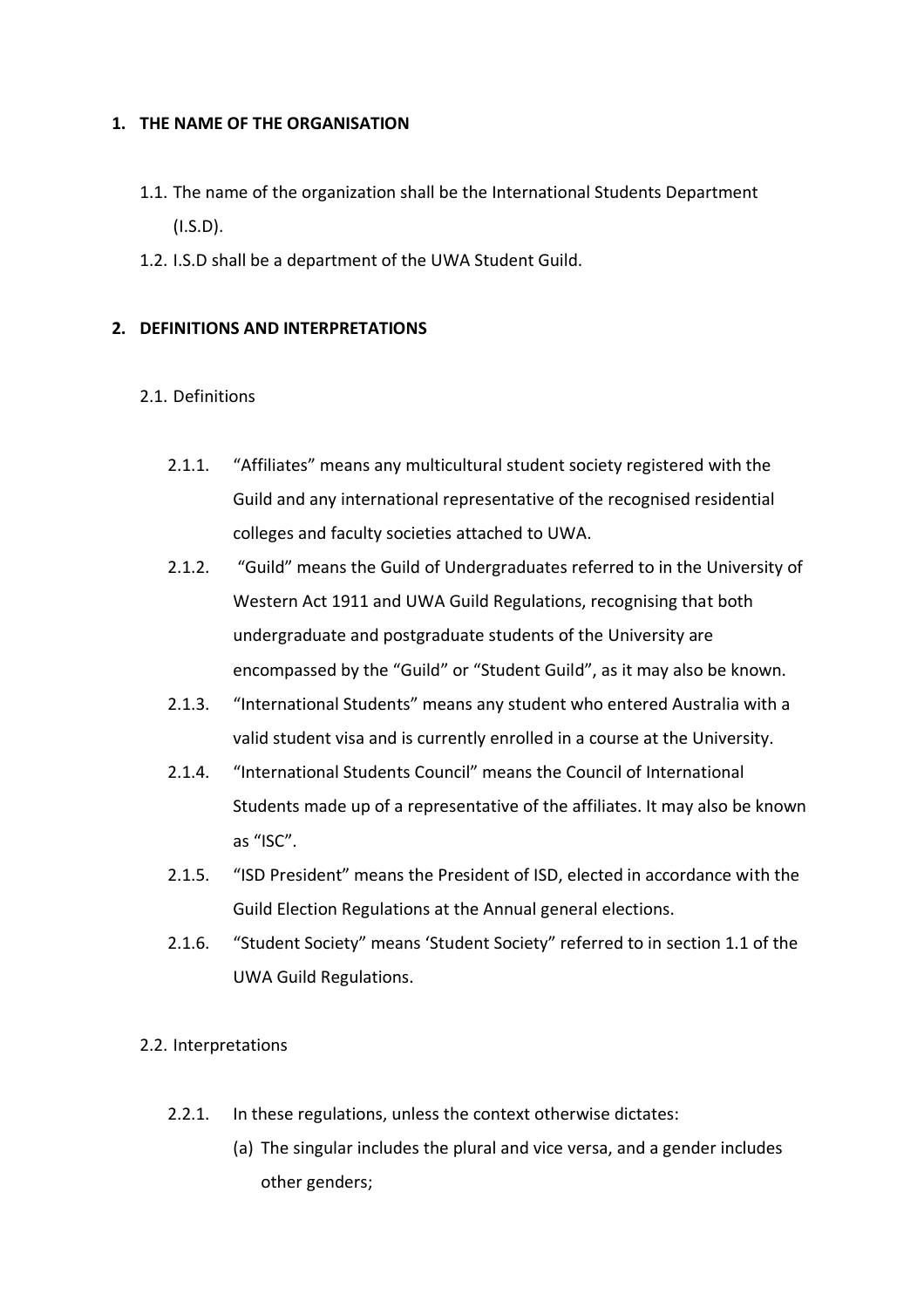- (b) A reference to a Statute or the Act, ordinance, code or other law or other legislation includes regulations and other instruments under it and may consolidations, amendments, re-enactments or replacements of any of them; and
- (c) The meaning of general words is not limited by specific examples introduced by including, for example or similar expressions.

## **3. AIMS OF THE ORGANISATION**

- 3.1. The aims of the ISD Committee are:
	- 3.1.1. To be the peak representative body of all international students on campus;
	- 3.1.2. To foster co-operation amongst international students and also between international and other students on campus;
	- 3.1.3. To encourage discussion and act on matters of interest to international students, including social awareness;
	- 3.1.4. To promote the welfare of international students;
	- 3.1.5. To work on implementing approved policies of the ISC; and
	- 3.1.6. To work on implementing approved policies of the Council of International Students Australia (CISA), subject to the approval of the ISD.

## **4. INTERNATIONAL STUDENTS DEPARTMENT COMMITTEE**

4.1. A member of the ISD Committee, including the ISD President, shall hold office from 1st December to 30th November of the subsequent year.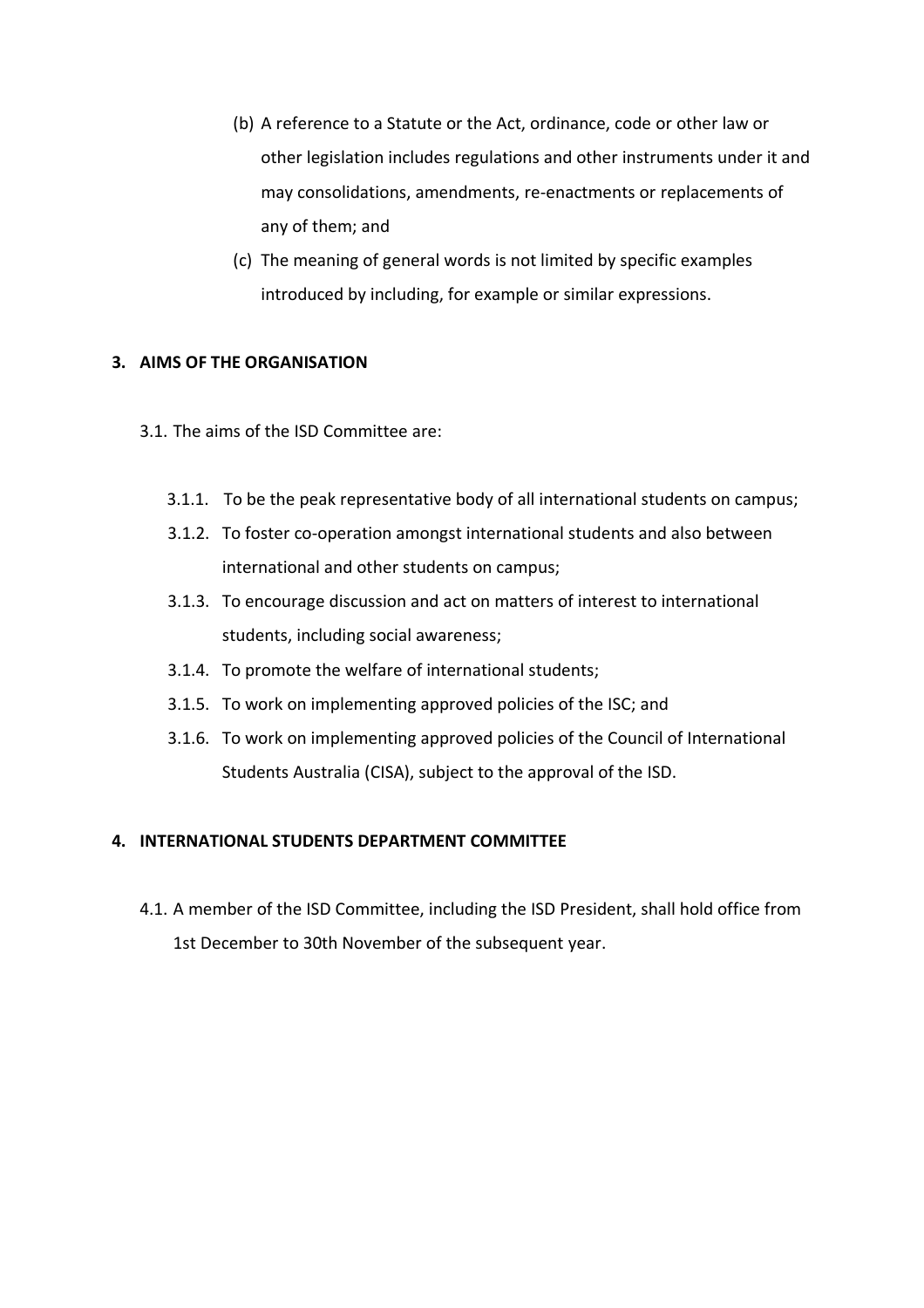

- 4.2. The ISD Executive as a whole shall:
	- 4.2.1. Draw up the ISD Budget prior to the first semester meeting of the ISD Committee. The budget shall be referred to the General Secretary of the Guild for consideration prior to its presentation to the Guild Council;
	- 4.2.2. Be responsible to attend all meetings in relation to international students' matters and to duly report on such matters to the ISD; and
	- 4.2.3. Be responsible for the formulation of plans to fulfil the aims of the organisation outlined in section 3 of the ISD constitution.
- 4.3. The ISD President shall, including but not limited to:
	- 4.3.1. Head the International Students Department, and be responsible for reporting to the Executive all matters relevant to international students in order to facilitate the organisation's functional efficiency;
	- 4.3.2. Represent and be the official spokesperson of all international students on matters pertaining to international students in the Guild;
	- 4.3.3. Provide a written report on the activities undertaken by ISD to the Guild
		- 4.3.3.1. When such a report is requested by the Guild
		- 4.3.3.2. At ISC Meetings
		- 4.3.3.3. On ISD's social media channels at least once a month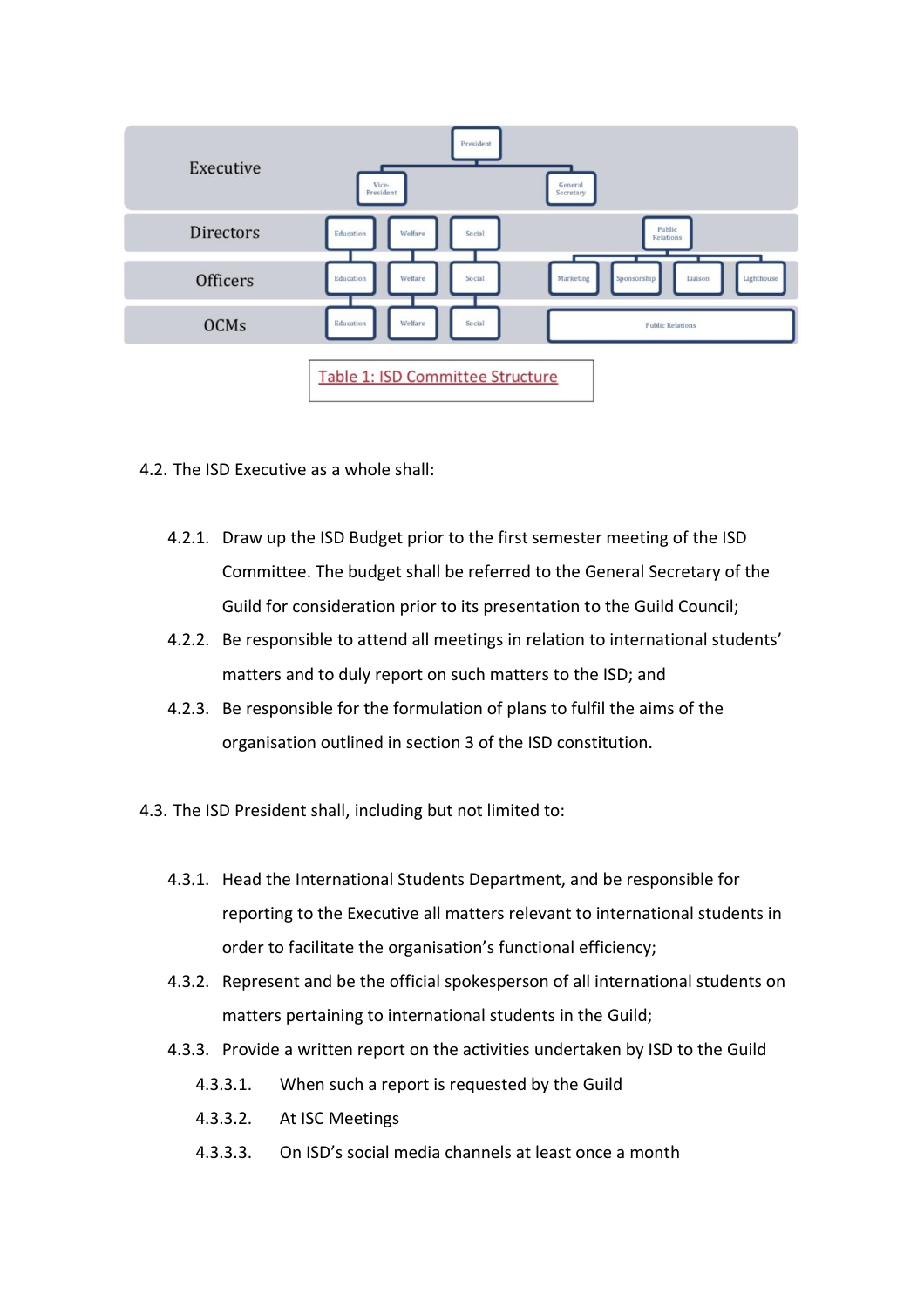- 4.3.4. Shall attend UWA Guild Education and Societies Council Meetings; FABLE Meetings, or any other meetings held by Guild or the University which they are invited to sit on;
- 4.3.5. Work with the Council of International Students Australia (CISA) as they see fit; and
- 4.3.6. May co-authorise all financial accounts with the General Secretary.
- 4.4. The Vice-President shall, including but not limited to:
	- 4.4.1. In the absence of the ISD President, has all rights, privileges, powers and duties attaching to the position;
	- 4.4.2. Be the prime assistant to the ISD President in the co-ordination of all Portfolios; and
	- 4.4.3. Undertake any other tasks assigned by the ISD President.
- 4.5. The General Secretary shall, including but not limited to:
	- 4.5.1. Be responsible for all administrative duties in the ISD office;
	- 4.5.2. Be responsible for all correspondence taken by the ISD Executive
	- 4.5.3. Call all ISD Executive and Committee meetings as required in accordance with these Regulations;
	- 4.5.4. Be responsible for maintaining a record of all ISD Executive, Committee and Council meetings and activities
	- 4.5.5. Co-authorize all incoming and outgoing accounts with the ISD President before getting approval from the Guild President;
	- 4.5.6. Supervise the ISD Executive in the preparation of a Budget submission upon taking office;
	- 4.5.7. Be responsible for any budget review, as directed by the UWA Student Guild;
	- 4.5.8. Present the ISD Financial Report at ISD Executive and Committee meetings, and AGM;
	- 4.5.9. Be responsible for any tenancy matters; and
	- 4.5.10.Undertake any other tasks assigned by the ISD President.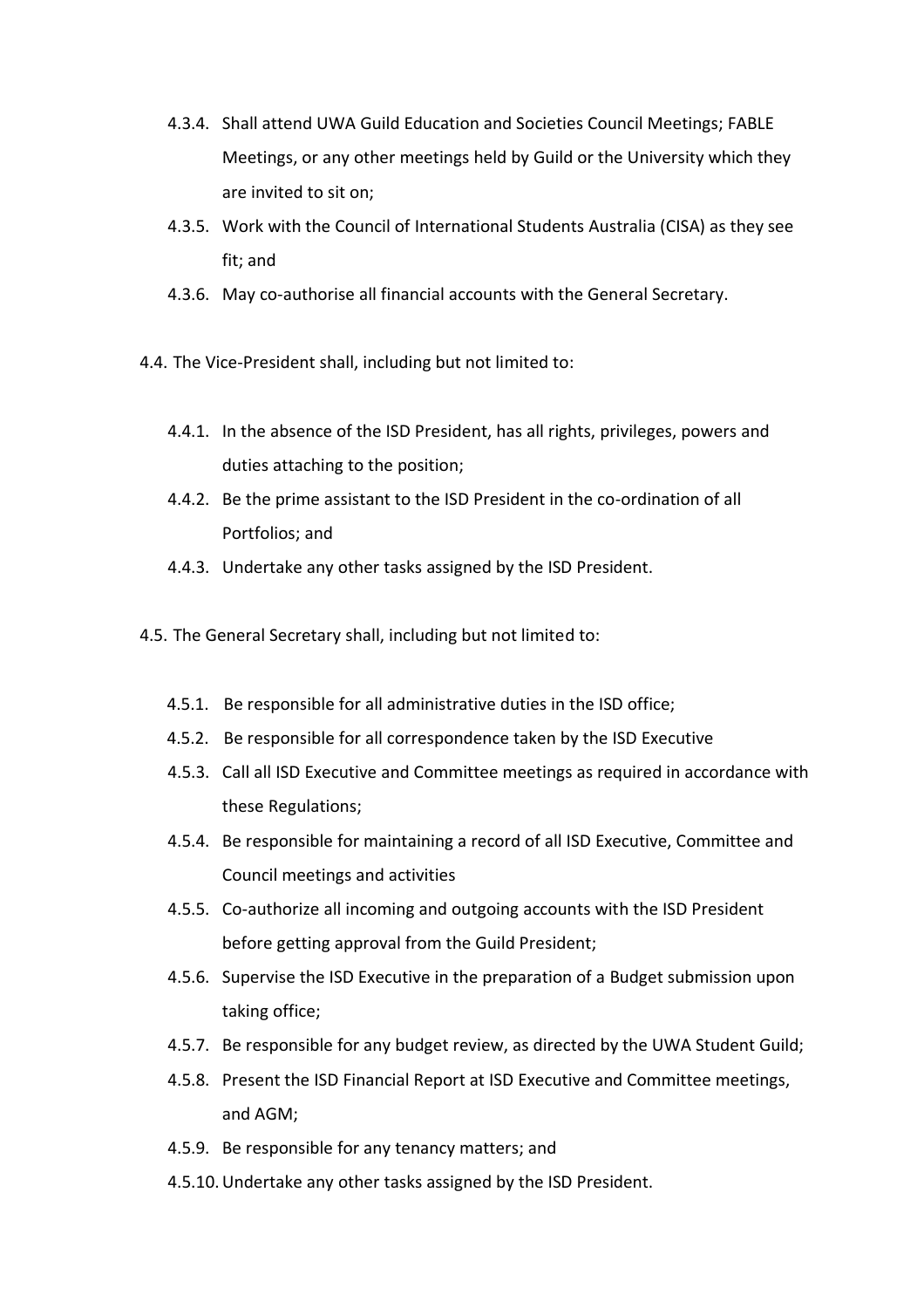- 4.6. The Social Director shall, including but not limited to:
	- 4.6.1. Be responsible for the co-ordination of the Social Portfolio;
	- 4.6.2. Be responsible for the planning, delegating and supervision of the events held by the Social Portfolio
	- 4.6.3. Be responsible to publicise and make international students aware of the role of ISD;
	- 4.6.4. Assist the General Secretary in the preparation of a Budget submission upon taking office;
	- 4.6.5. Present a written report on all social activities undertaken at ISD Committee meetings, and AGM;
	- 4.6.6. Undertake any other tasks assigned by the ISD President; and
- 4.7. The Social Officer shall, including but not limited to:
	- 4.7.1. In the absence of the Social Director, has all rights, privileges, powers and duties attaching to the position;
	- 4.7.2. Assist the Social Director to publicise ISD to international students;
	- 4.7.3. Assist the Social Director to plan at least two social activities per semester; and
	- 4.7.4. Undertake any other tasks assigned by the ISD Executive.
- 4.8. The Welfare Director shall, including but not limited to:
	- 4.8.1. Be responsible for the co-ordination of the Welfare Portfolio;
	- 4.8.2. Be responsible for the planning, delegating and supervision of the events held by the Welfare Portfolio;
	- 4.8.3. Be responsible to publicise ISD and to make international students aware of the role of ISD;
	- 4.8.4. Shall correspond with the UWA Student Guild Welfare Officer;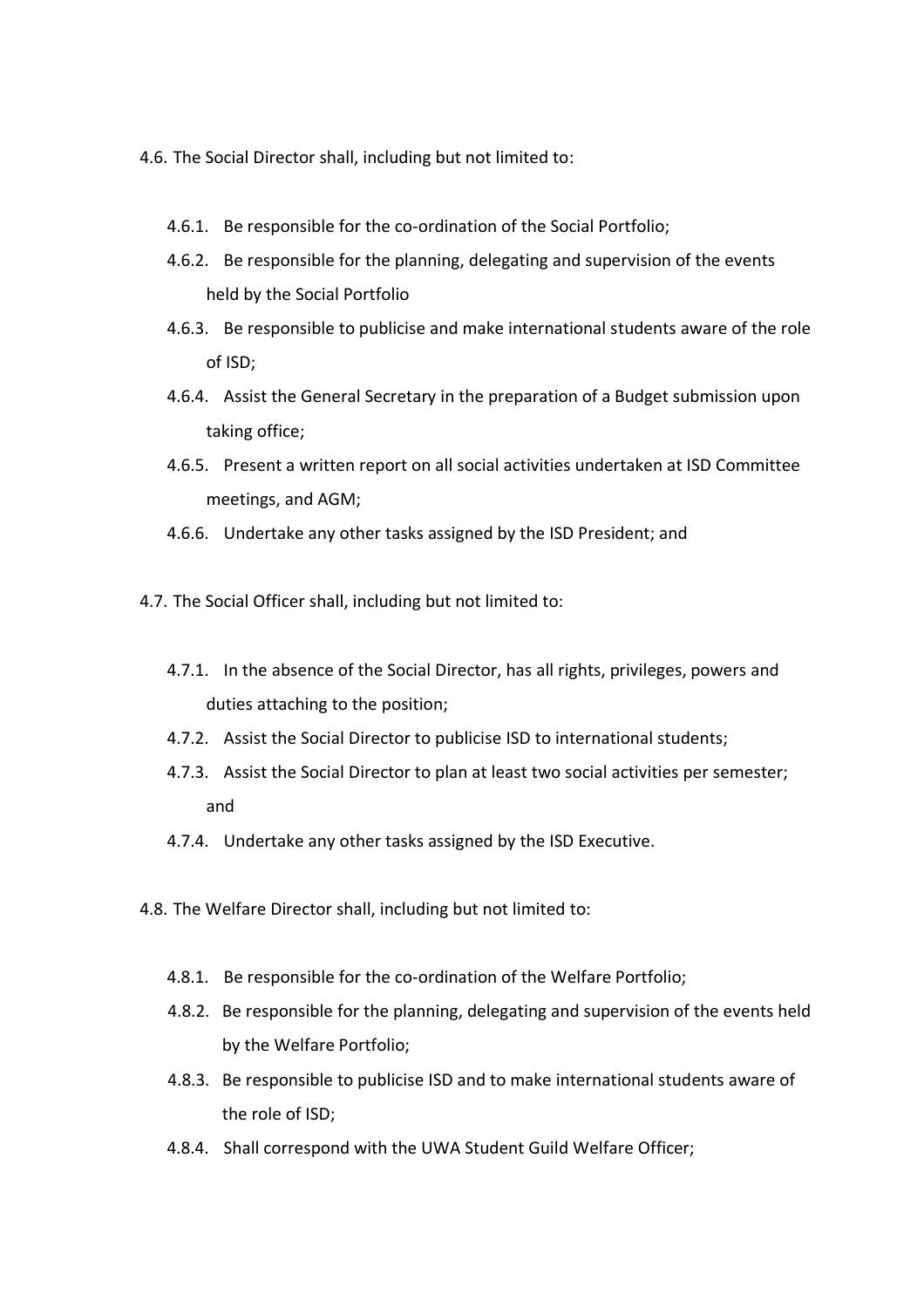- 4.8.5. Assist the General Secretary in the preparation of a Budget submission upon taking office;
- 4.8.6. Present a written report on all welfare activities undertaken at ISD Committee meetings, and AGM; and
- 4.8.7. Undertaken any other tasks assigned by the ISD President.
- 4.9. The Welfare Officer shall, including but not limited to:
	- 4.9.1. In the absence of the Welfare Director, has all rights, privileges, powers and duties attaching to the position;
	- 4.9.2. Assist the Welfare Director to publicise ISD to international students;
	- 4.9.3. Assist the Welfare Director to plan at least two welfare activities per semester; and
	- 4.9.4. Undertake any other tasks assigned by the ISD Executive.
- 4.10.The Education Director shall, including but not limited to:
	- 4.10.1. Be responsible for the co-ordination of the Education Portfolio;
	- 4.10.2. Be responsible for the planning, delegating and supervision of the events held by the Education Portfolio.
	- 4.10.3. Be responsible to publicise ISD to make international students aware of the role of ISD;
	- 4.10.4. Shall attend UWA Guild Education Council Meetings;
	- 4.10.5. Shall attend FABLE Meetings, or any other meetings held by faculties which they are invited to sit on;
	- 4.10.6.Assist the General Secretary in the preparation of a Budget submission upon taking office;
	- 4.10.7. Present a written report on all education activities undertaken at Committee meetings, and AGM; and
	- 4.10.8.Undertake any other tasks assigned by the ISD President.
- 4.11.The Education Officer shall, including but not limited to: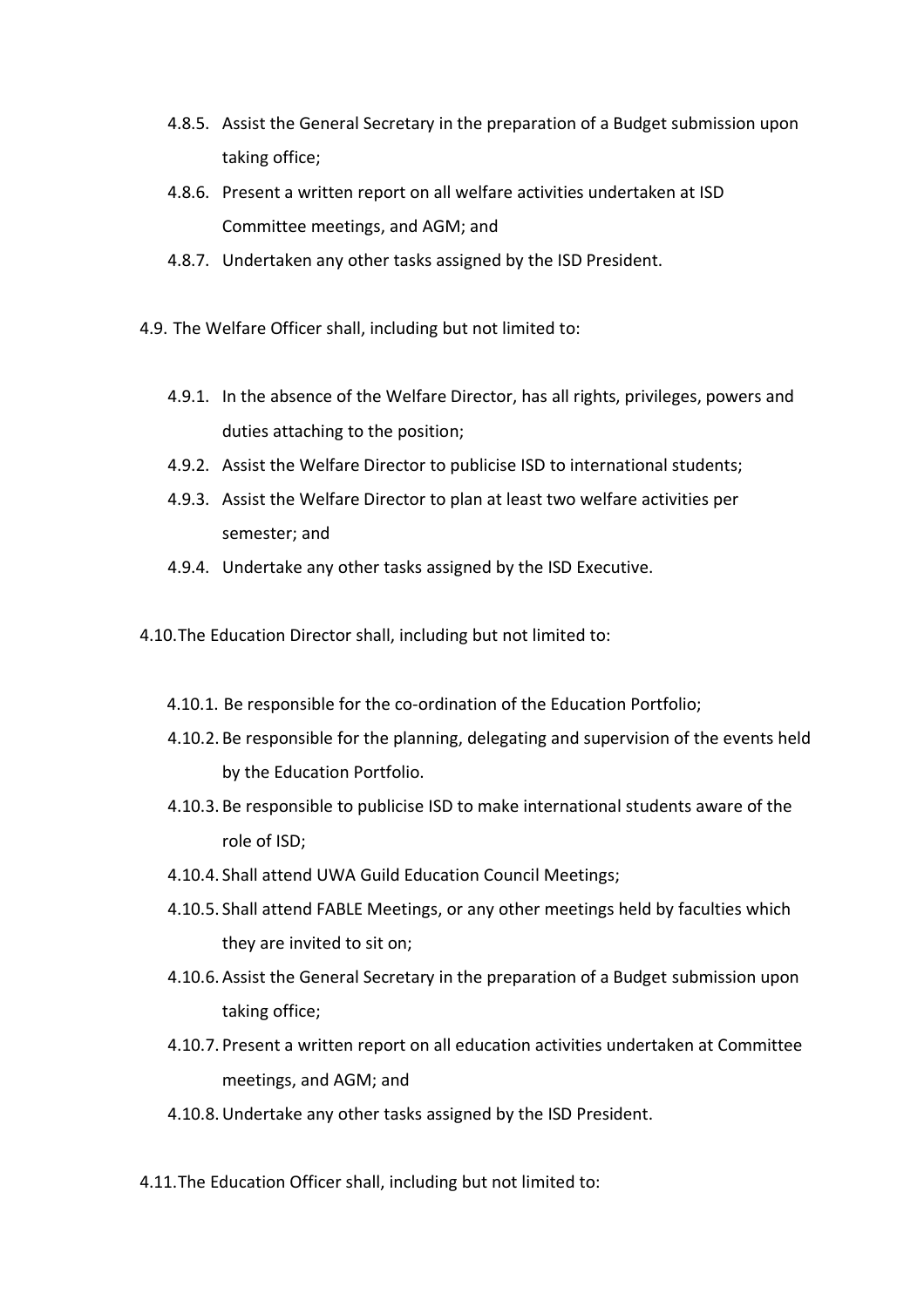- 4.11.1. In the absence of the Education Director, has all rights, privileges, powers and duties attaching to the position;
- 4.11.2.Assist the Education Director to publicise ISD to international students;
- 4.11.3.Assist the Education Director to plan at least two education activities per semester; and
- 4.11.4.Undertake any other tasks assigned by the ISD Executive.
- 4.12.The Public Relations Director shall include but not limited to:
	- 4.12.1. Be responsible for the co-ordination for the Public Relations Portfolio;
	- 4.12.2. Be responsible for the planning, delegating and supervision of the events held by the Public Relations Portfolio.
	- 4.12.3. Be responsible to publicise ISD and to make international students aware of the role of ISD;
	- 4.12.4. Shall correspond with the UWA Student Guild Engagement Department;
	- 4.12.5. Be responsible for the production of The ISD Newsletter
	- 4.12.6.Assist the General Secretary in the preparation of a Budget submission upon taking office;
	- 4.12.7. Present a written report on all public relations activities undertaken at ISD Committee meetings, and AGM; and
	- 4.12.8.Undertake any other tasks assigned by the ISD President.
- 4.13.The Liaison Officer shall, including but not limited to:
	- 4.13.1. Assist the ISD committee in publicizing ISD and its events to international students through its affiliates
	- 4.13.2. Be responsible to inform the PR Director of all on-campus matters and activities pertaining to international students;
	- 4.13.3. Be responsible to maintain and establish good relationships with the affiliates; and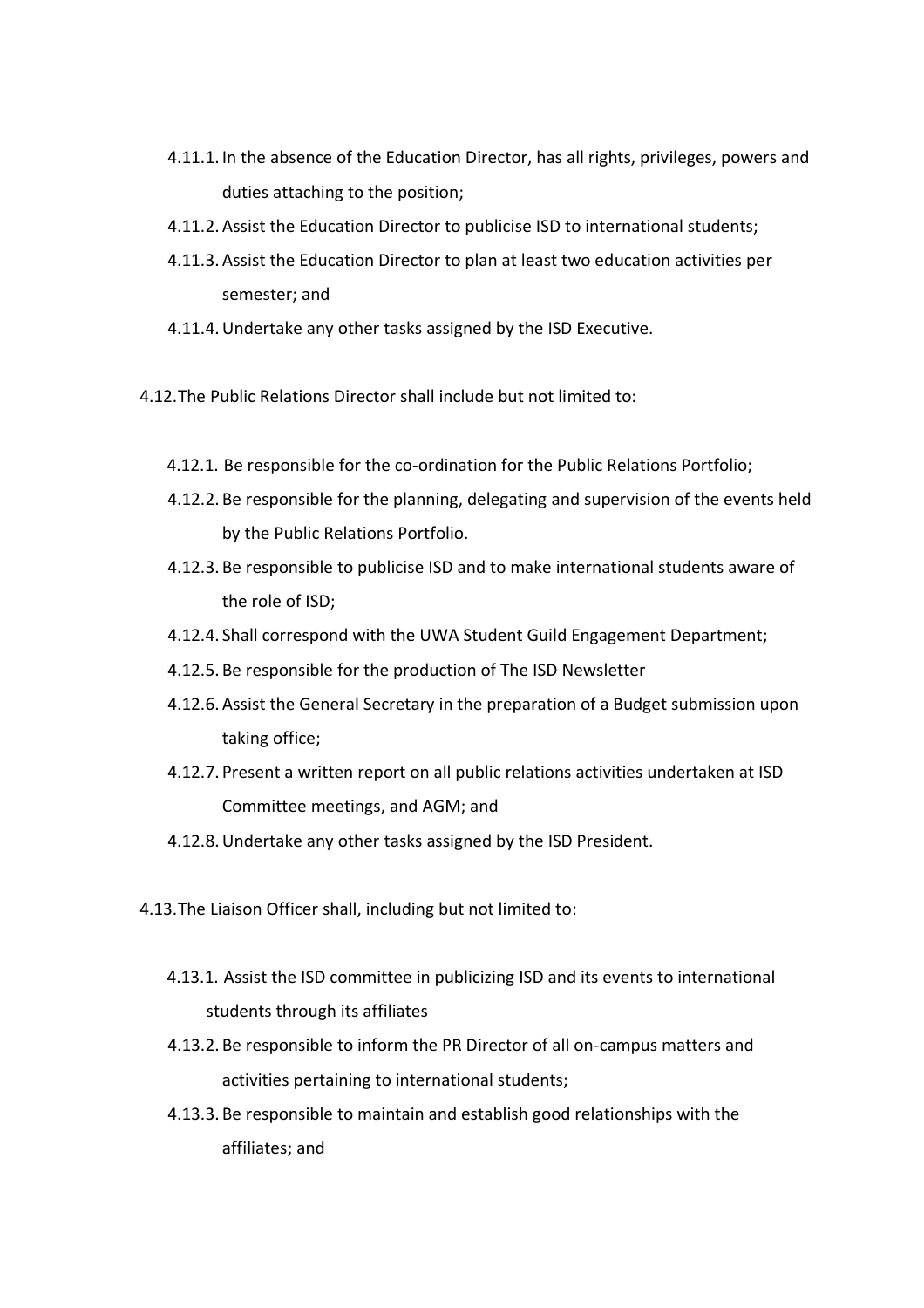- 4.13.4. Present a written report on all Liaison & ISC activities undertaken at ISD Committee meetings, and AGM; and
- 4.13.5.Undertake any other tasks assigned by the ISD Executive.
- 4.14.The Marketing Officer shall, including but not limited to:
	- 4.14.1. This position shall be appointed according to section 10 of the ISD constitution;
	- 4.14.2.Assist the ISD Committee in the designing and publication of posters, and any other publicity materials;
	- 4.14.3. Be responsible for the running of all ISD official social media platforms; and
	- 4.14.4. Undertake any other tasks assigned by the ISD Executive.
- 4.15.The Sponsorship Officer shall, including but not limited to:
	- 4.15.1. This position shall be appointed according to section 10 of the ISD constitution;
	- 4.15.2. Sourcing sponsors and following up of the provision of goods and services to and from sponsors;
	- 4.15.3. Be responsible for documentation and producing a printed copy of all the details of the sponsorship packages;
	- 4.15.4. Be responsible for sourcing and co-ordinating sponsors for relevant ISD events;
	- 4.15.5. Be held responsible to the PR Director regarding any sponsorship material for ISD; and
	- 4.15.6.Undertake any other tasks assigned by the ISD Executive.

4.16.The Lighthouse Officer shall, including but not limited to: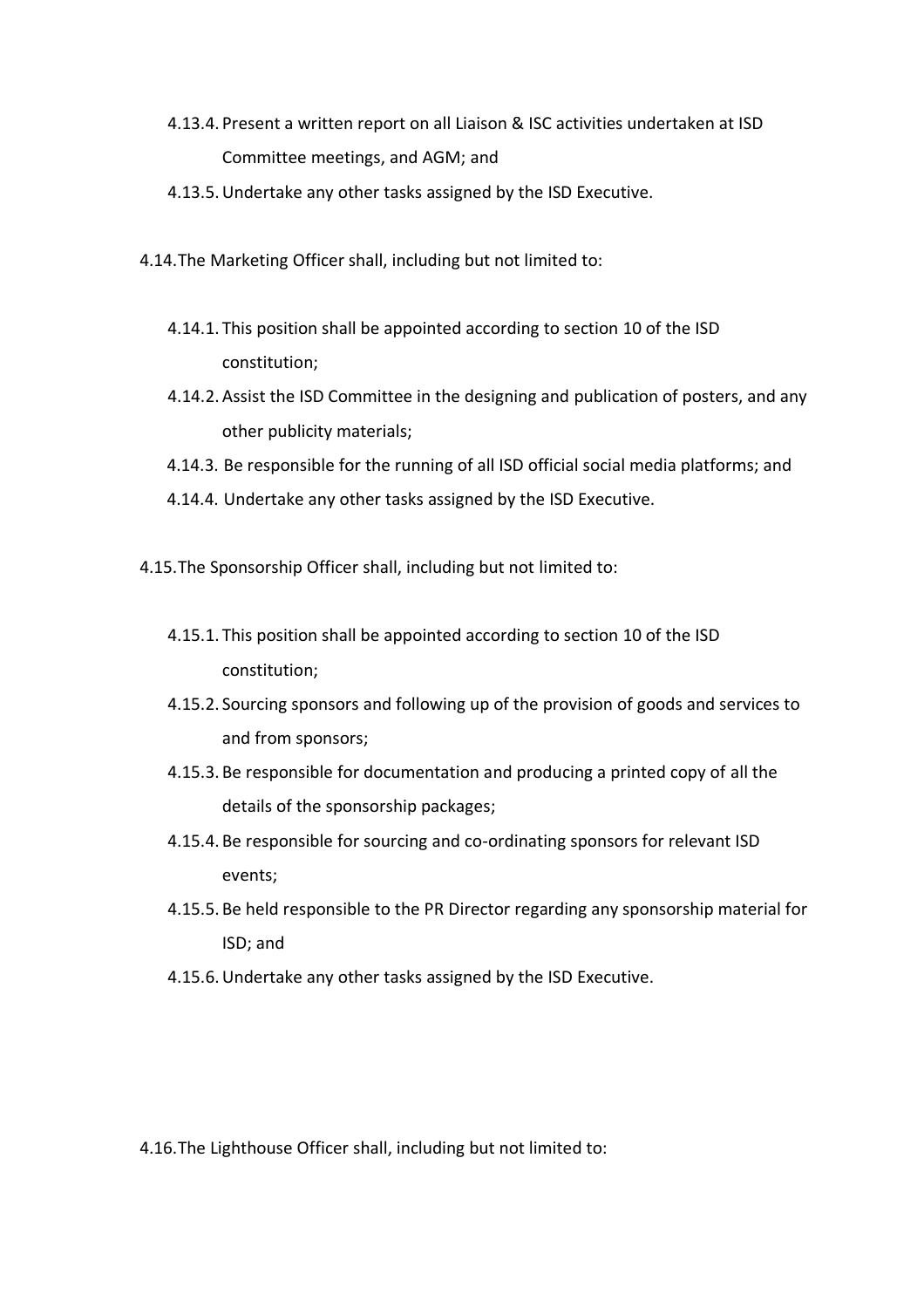- 4.16.1. This position shall be appointed according to section 10 of the ISD constitution;
- 4.16.2. Be responsible for the production of two issues of Lighthouse magazine; one in Semester 1 and Semester 2;
- 4.16.3.Aim to serve, inform and update the international student body on current ISD activities;
- 4.16.4. Be held responsible to the PR Director regarding any published material of the Lighthouse magazine in print or online;
- 4.16.5. Liaise with the Guild with respect to the production of the magazines; and
- 4.16.6.Undertake any other tasks assigned by the ISD Executive.

### **5. ORDINARY COMMITTEE MEMBERS (OCM)**

- 5.1. The ISD Executive reserves the right to appoint OCMs, according to Section 10 of the ISD constitution, before the start of the academic year, to aid the fulfilment of the aims of the organisation outlined in section 3 of the ISD constitution;
	- 5.1.1. There shall be at least 1 OCM per portfolio;
- 5.2. The OCMs shall, including but not limited to:
	- 5.2.1. Depending on which portfolio they belong to, attend a majority of ISD activities;
	- 5.2.2. Help to publicize ISD to international students; and
	- 5.2.3. Undertake any other tasks assigned by the ISD committee.

## **6. VACANCIES OF POSITIONS**

- 6.1. A member of the ISD Committee, excluding the ISD President, may resign his or her position:
	- 6.1.1. Upon receipt by the General Secretary of a signed letter of resignation with 10 university working days' notice; and
	- 6.1.2. The resignation will come into effect within 10 university working days from the date of its acceptance by the ISD Executive.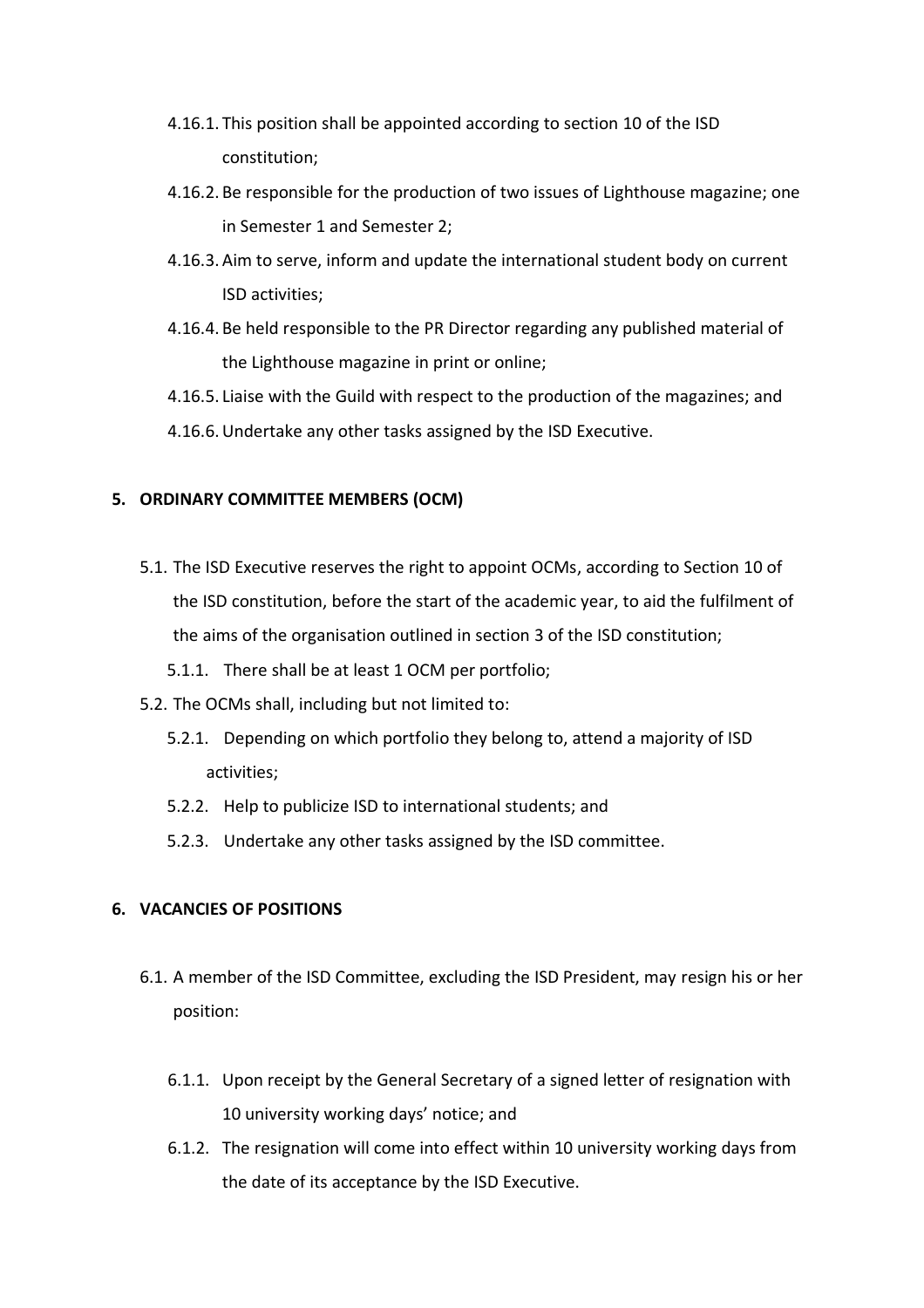- 6.2. A member of the ISD Committee, excluding the ISD President, shall cease to be a member:
	- 6.2.1. Upon being absent without apology from the ISD Committee for three consecutive regular meetings; or
	- 6.2.2. The ISD Committee may call for the dismissal of any members of the ISD Committee on the following grounds including, but not limited to:
		- (a) Wilful neglect in any or all aspects of the duties of that position; or
		- (b) Dishonesty in the execution of duties
	- 6.2.3. Sections 6.2.1 and 6.2.2 of the ISD constitution can only be enacted:
		- (a) By a resolution to that effect passed at the ISD Committee Meeting by twothirds majority;
		- (b) The member in question has been given at least 7 days' notice of that Committee Meeting; and
		- (c) Been accorded the opportunity to present and to speak at that Committee Meeting.
- 6.3. Upon the resignation or removal of a committee member, the ISD Executive Committee reserves the right to appoint a new committee member to the role in accordance to Section 10

# **7. INTERNATIONAL STUDENTS COUNCIL (ISC)**

- 7.1. The aims of ISC are:
	- 7.1.1. To provide a forum for all affiliates to meet up and discuss
		- 7.1.1.1. Affiliate & ISD reports submitted to the General Secretary;
		- 7.1.1.2. Prominent international students' concerns and/or issues;
		- 7.1.1.3. Suggestions to motions that the ISD president should bring to Guild Council;
		- 7.1.1.4. Future events collaborations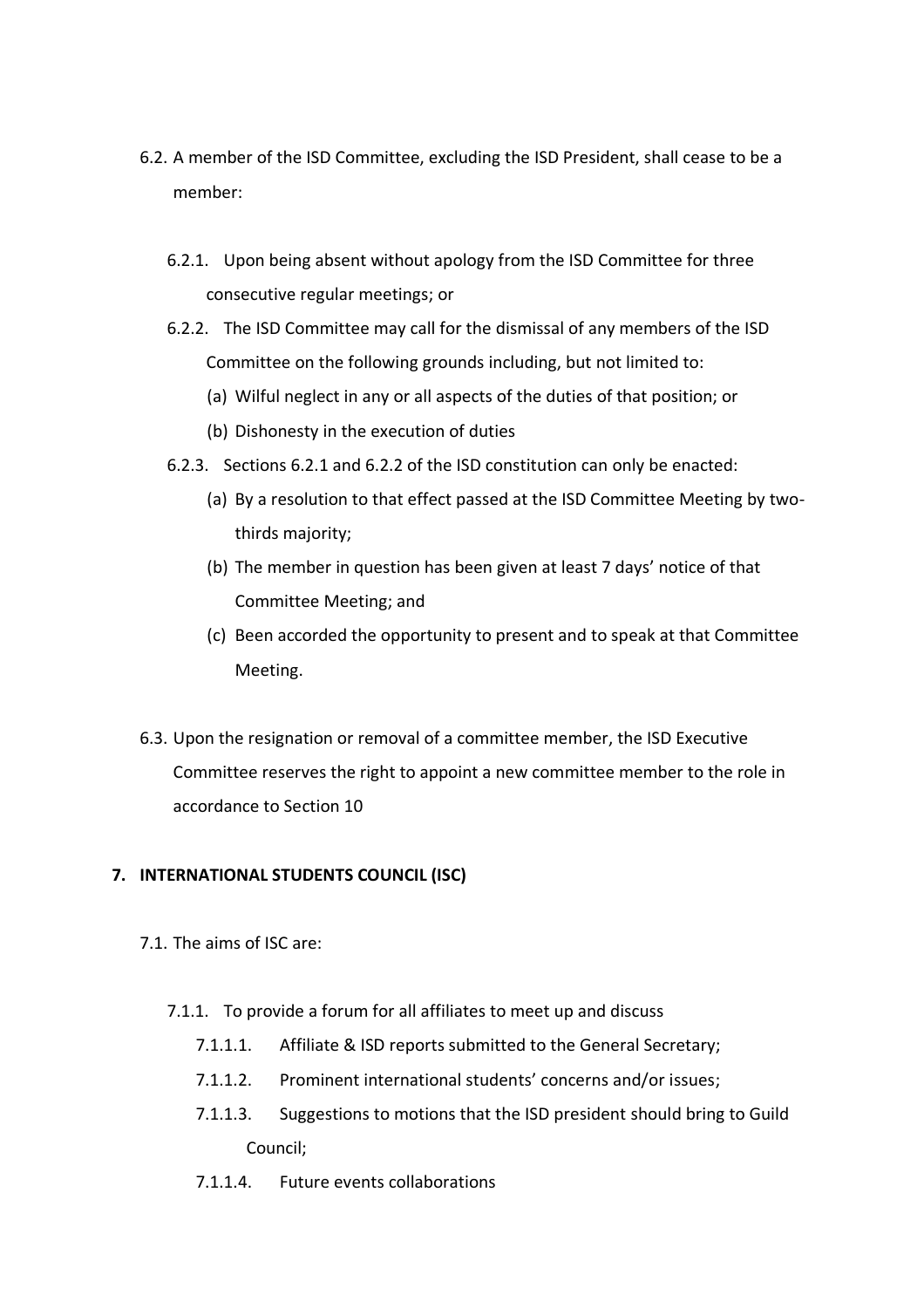- 7.2. The ISC shall comprise of:
	- 7.2.1. The Vice-President of the UWA Student Guild
	- 7.2.2. The ISD President
	- 7.2.3. The ISD General Secretary
	- 7.2.4. The ISD Liaison Officer
	- 7.2.5. An executive member or international representative from each of the affiliates
- 7.3. The ISC shall meet at least once per semester or more at the request of the ISD President, or three affiliate members of ISC.
- 7.4. Quorum, Voting Rights and Proxies
	- 7.4.1. The ISD President shall be the Chair.
	- 7.4.2. Quorum of the Council shall be at least 5, compromising of at least 3 representatives of the affiliates and at least 2 ISD members
	- 7.4.3. All members of the ISC may cast 1 vote each.
	- 7.4.4. In the event of the absence of a Council member, the member may proxy his/her vote in writing to another member of its committee.
	- 7.4.5. No Council member shall hold more than 1 proxy.

### **8. GENERAL MEETINGS**

- 8.1. Annual General Meeting (AGM)
	- 8.1.1. The ISD President shall call for an AGM in the second semester of the University calendar, section 7.4.2 of the Guild Regulations.
	- 8.1.2. The AGM shall:
		- (a) Be in accordance with section 7.4 of the Guild Regulations.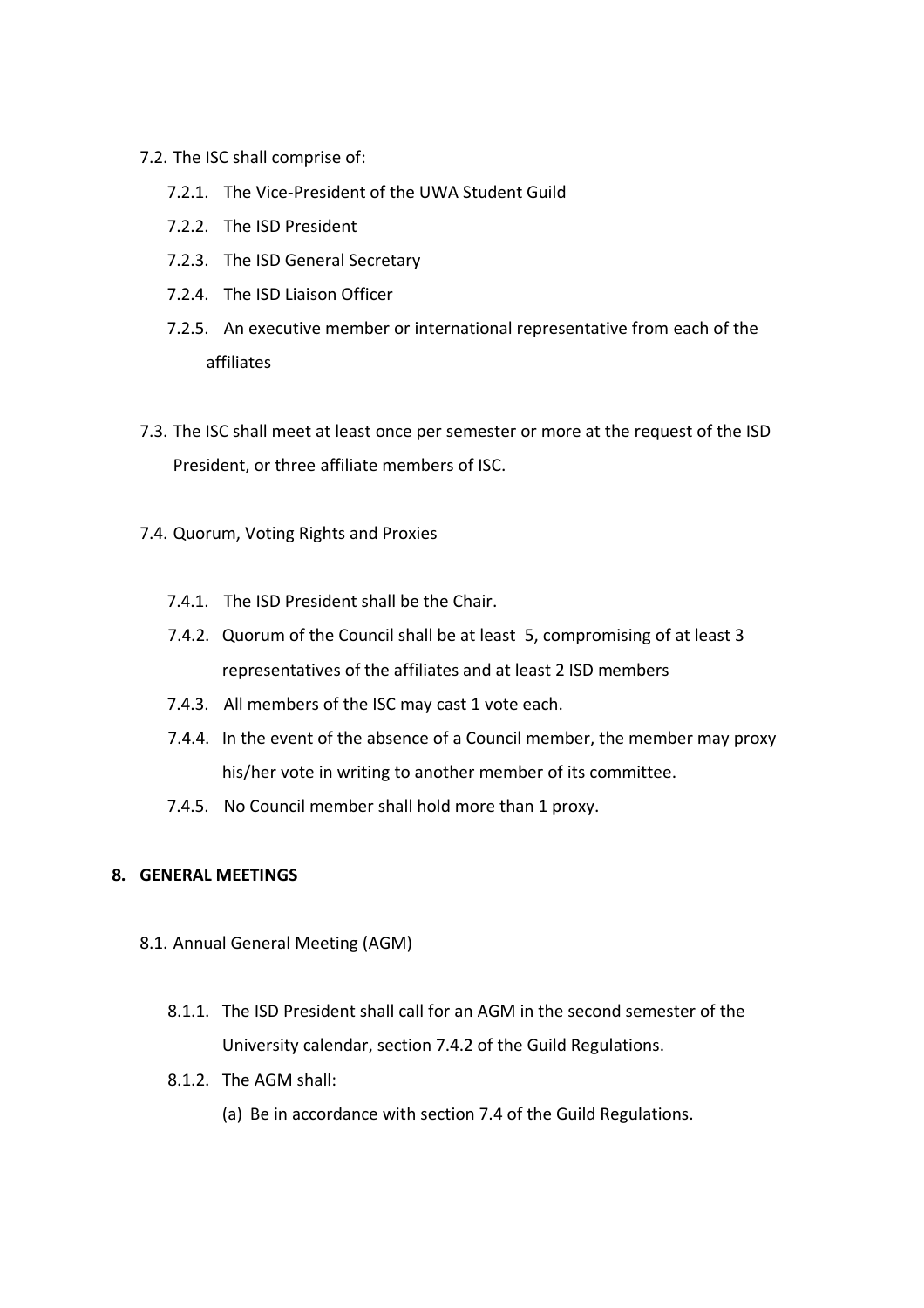- (b) Be a forum for international students on campus to express any grievances, concerns and/or suggestions to the in-coming committee members;
- (c) Be a platform where new policies may be introduced at the suggestions of the members; and
- (d) Serve the purpose of formally electing the incoming committee members, in accordance with section 9 of the ISD constitution, for the next year.
- 8.1.3. The ISD Executive and Portfolio Directors shall each present a report outlining what they have done during their term.
- 8.1.4. The ISD General Secretary shall put up written notice no later than 5 university working days prior to the AGM.
- 8.1.5. Quorum of 20 international students, who bear Guild student membership, are required for the AGM as per section 7.6.4 of the Guild Regulations.
- 8.2. Special General Meeting (SGM)
	- 8.2.1. The ISD President shall call for an SGM:
		- (a) At the written request of the ISD Executive Committee; or
		- (b) At the written request of two-thirds of the Committee members; or
		- (c) At the written request of at least 10 international students.
	- 8.2.2. The SGM shall be for the discussion of the specific business for which it is called, and no other business shall be entertained.
	- 8.2.3. The SGM shall be called within 14 days of the written request.
	- 8.2.4. If the ISD President fails to call for an SGM within the 14 days referred to in section 8.2.3 the members who made the written request may call one.
	- 8.2.5. The ISD General Secretary shall put up written notice at least 7 days prior to the SGM.
	- 8.2.6. Quorum of 20 international students, who bear Guild student membership, is required for the SGM.

#### 8.3. Committee Meeting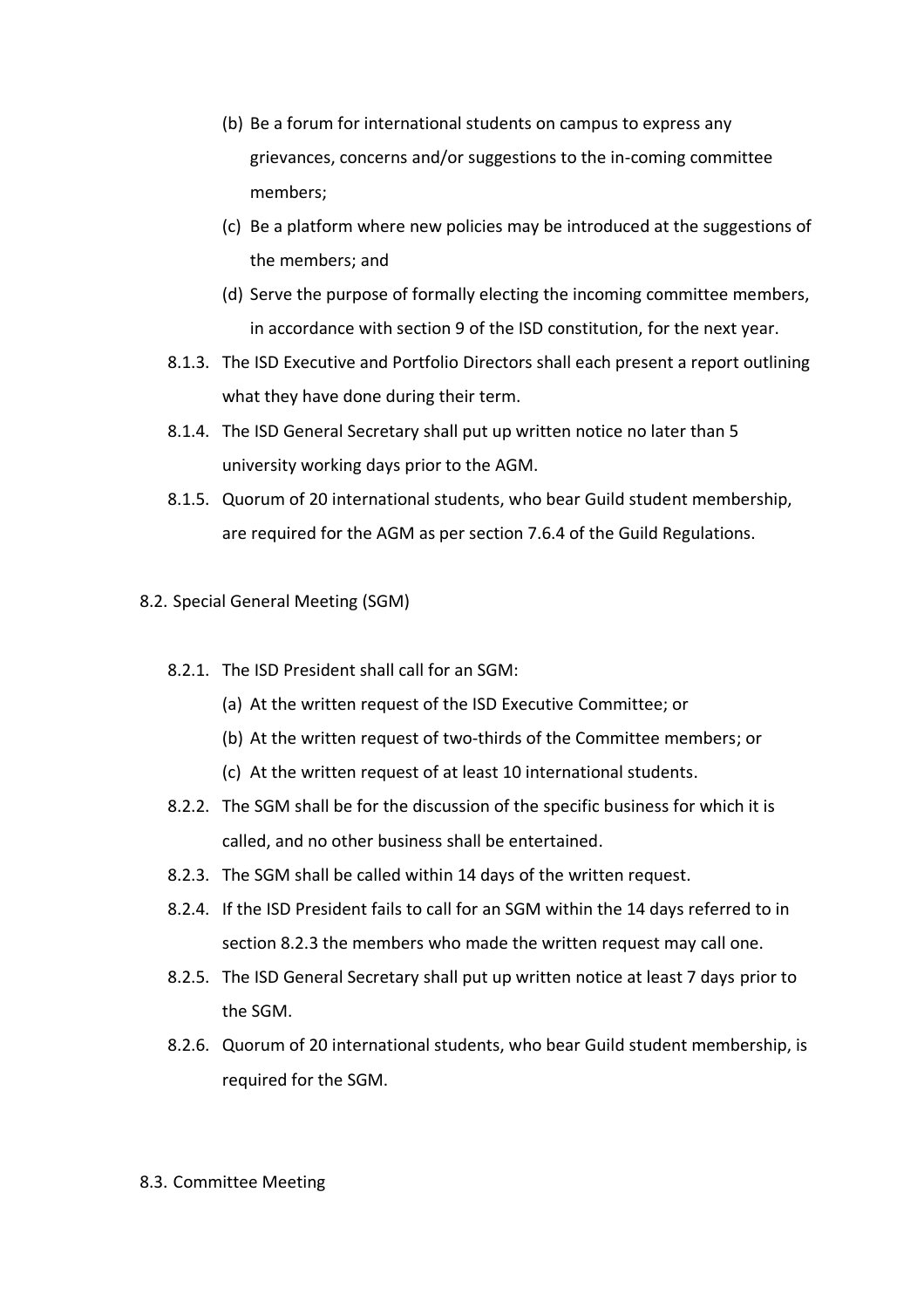- 8.3.1. The ISD President may at any time call for a Committee Meeting.
- 8.3.2. The ISD President shall call for a Committee Meeting at least monthly of the University calendar.
- 8.3.3. The ISD General Secretary shall prepare the meeting agenda and inform all committee members no later than five days prior to the Committee Meeting.
- 8.3.4. Quorum of 7 members of the Committee, of which at least 2 are members of the Executive, is required for the Committee Meeting.

## **9. ELECTION OF COMMITTEE MEMBERS**

- 9.1. Conduct of Election
	- 9.1.1. The ISD President shall be elected in accordance with the Guild Regulations.
	- 9.1.2. All positions listed in section 4 of the ISD constitution, unless otherwise stated shall be elected at the Annual ISD Election, hereafter referred to as 'the Election'.
	- 9.1.3. The Election shall be held at the AGM.
- 9.2. Returning Officers (RO)
	- 9.2.1. The ISD Executive shall appoint at least 1 RO to conduct the Election.
	- 9.2.2. The RO will not be a member of the current ISD Committee and shall be ineligible to nominate for a position in the Election for which they have been appointed to conduct.
	- 9.2.3. The RO shall be responsible in ensuring that the Election is carried out in accordance with section 9 of the ISD constitution.

### 9.3. Nominations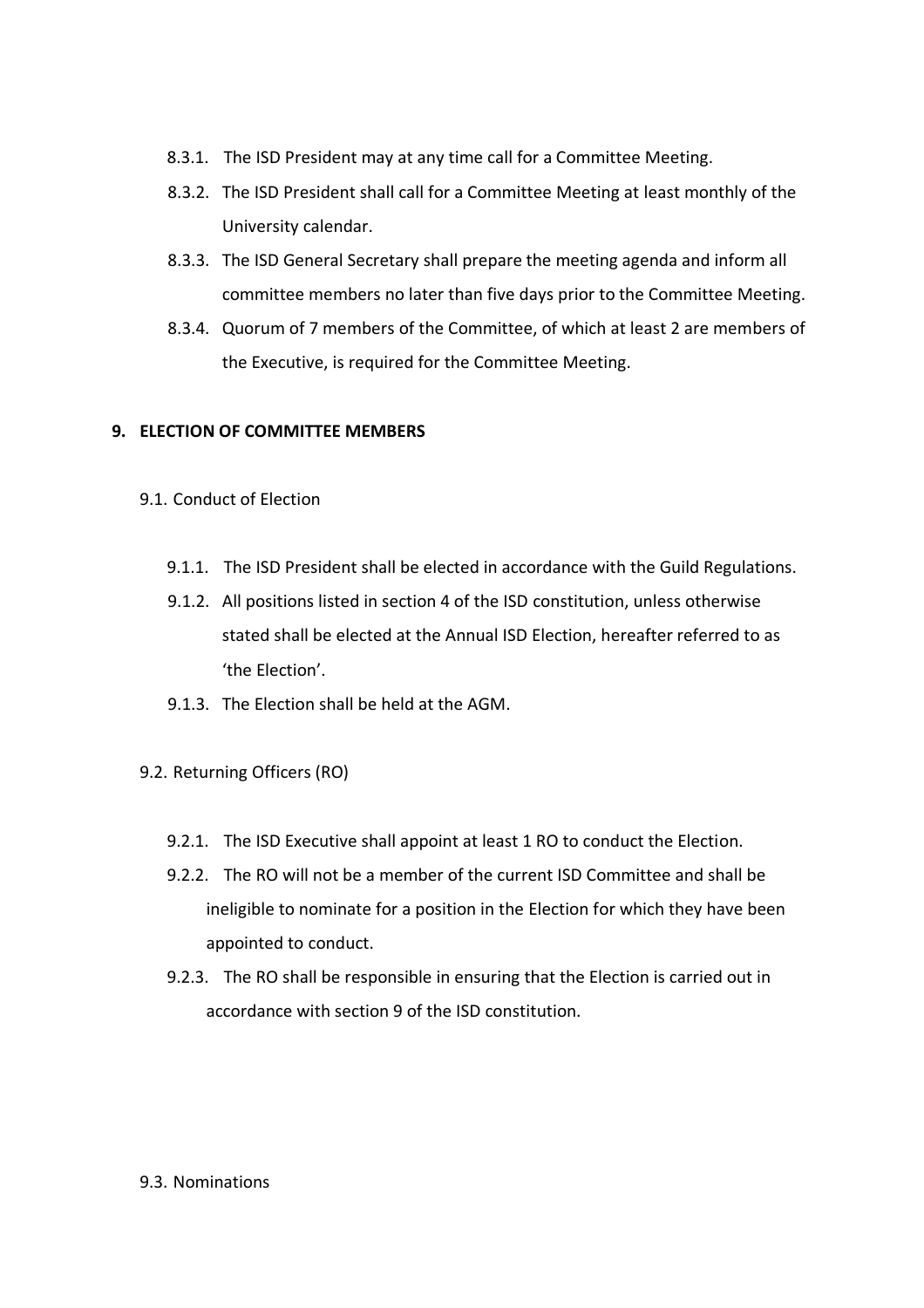- 9.3.1. Nominations will open at least 5 university working days before the Election is held at the AGM.
- 9.3.2. Nominations shall be submitted to the RO using the official channels.
- 9.3.3. Submission of Nominations can be done by emailing the RO;
- 9.3.4. Nominees may nominate for more than 1 position by stating their preferences to the RO in their email;
- 9.3.5. All nominees for all positions must be an international student at the time of the Election;
- 9.3.6. Nominations must be submitted to, and received by, the RO 1 university working day before the opening of the AGM.
- 9.3.7. The RO reserve the right to reject a nomination that does not comply with section 9.3 of the ISD constitution.
- 9.4. Confirmation of Nominations
	- 9.4.1. At the AGM, the RO shall read each nomination in turn, specifying the:
		- (a) Name of the nominee; and
		- (b) The elected position for which the nominee has nominated;
	- 9.4.2. When the RO reads a nomination at the AGM, that nominee shall confirm or withdraw the nomination.
	- 9.4.3. A person may confirm a nomination on behalf of a nominee not present in person at the AGM where, in the opinion of the RO, the nominee:
		- (a) Has a reasonable excuse for not being present in person; and
		- (b) Informed the RO of that excuse at least 1 working day before the AGM.
- 9.5. Campaigning
	- 9.5.1. There shall be no campaigning by or on behalf of the nominee through, including but not limited to, oral, written or social media platforms.
	- 9.5.2. The RO reserve the right to reject the nomination of a nominee who breaches section 9.5.1 of the ISD constitution.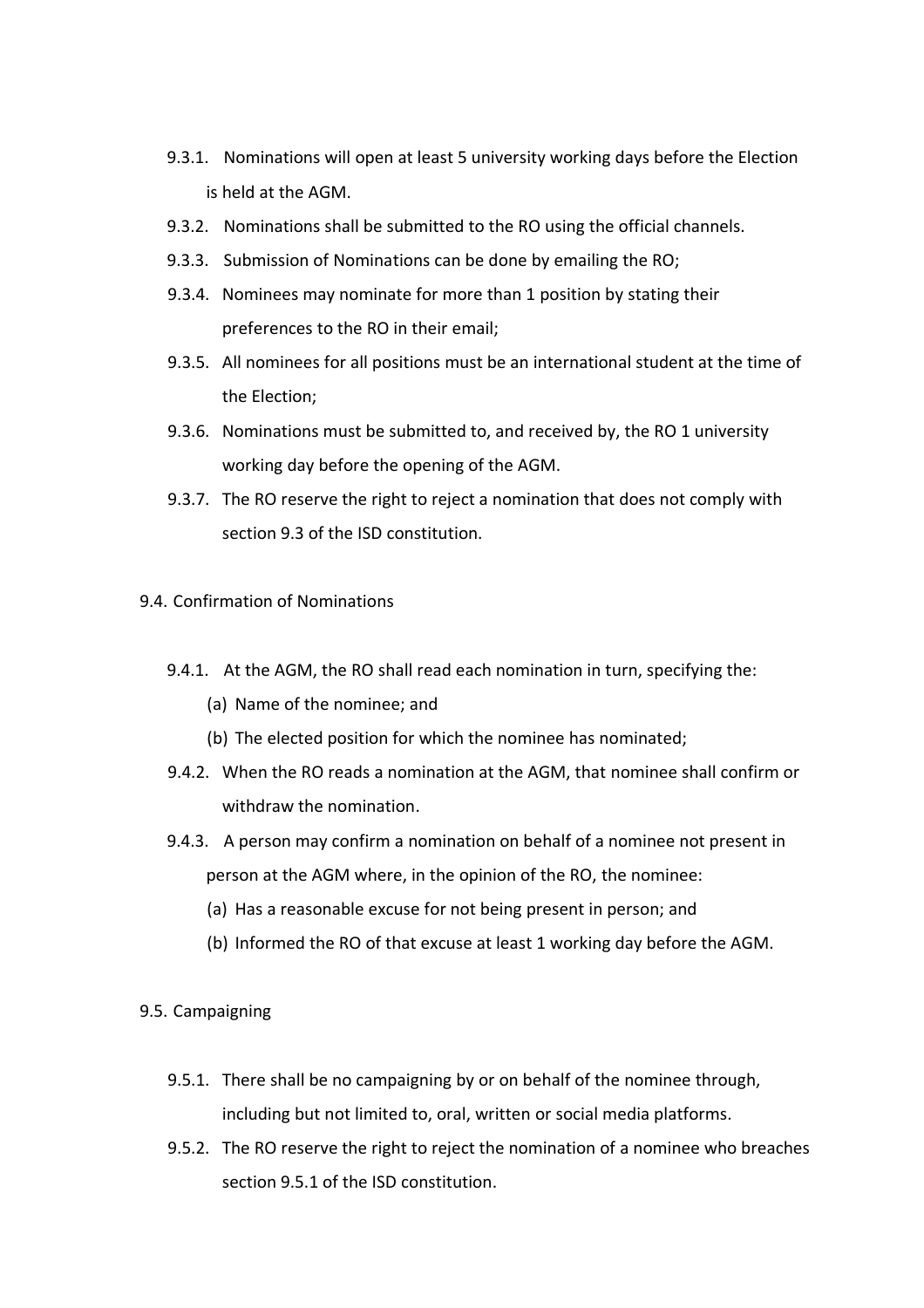#### 9.6. Ballots

- 9.6.1. Subject to section 9.1 of the ISD constitution, section 9.6 applies to ballots for all elected Office Bearer positions listed in section 9.6.8 of the ISD Constitution.
- 9.6.2. The RO shall prepare ballot cards for each elected committee position.
- 9.6.3. Each ballot card shall specify:
	- (a) The elected committee member position to which it relates;
	- (b) The names of the nominees for that elected committee member position;
	- (c) The number of nominees for the position; and
	- (d) That preference should be indicated by putting an optional numerical preference in the box next to the name of the nominees.
- 9.6.4. Each ballot card shall provide space for the RO initials to ensure its validity.
- 9.6.5. The RO shall randomly determine the order in which nominees' names appear on ballot cards;
- 9.6.6. Ballot cards for all appointed positions referred to in Table 1 shall be printed by the discretion of the RO;
- 9.6.7. Ballots shall be cast as follows:
	- (i) Nominees for executive positions will be given three minutes to address the AGM.
	- (ii) Nominees for all other positions will be given two minutes to address the AGM.
	- (iii) In the event that the nominee is unable to attend the AGM, and the RO is notified in advance, they will be provided with the opportunity to provide a written statement to the meeting or to appoint a proxy to speak on their behalf.
	- (iv) Nominees can be subjected to not more than 2 questions from anyone present at the AGM.
	- (v) Spoken or written statements at the AGM must, including but not limited to: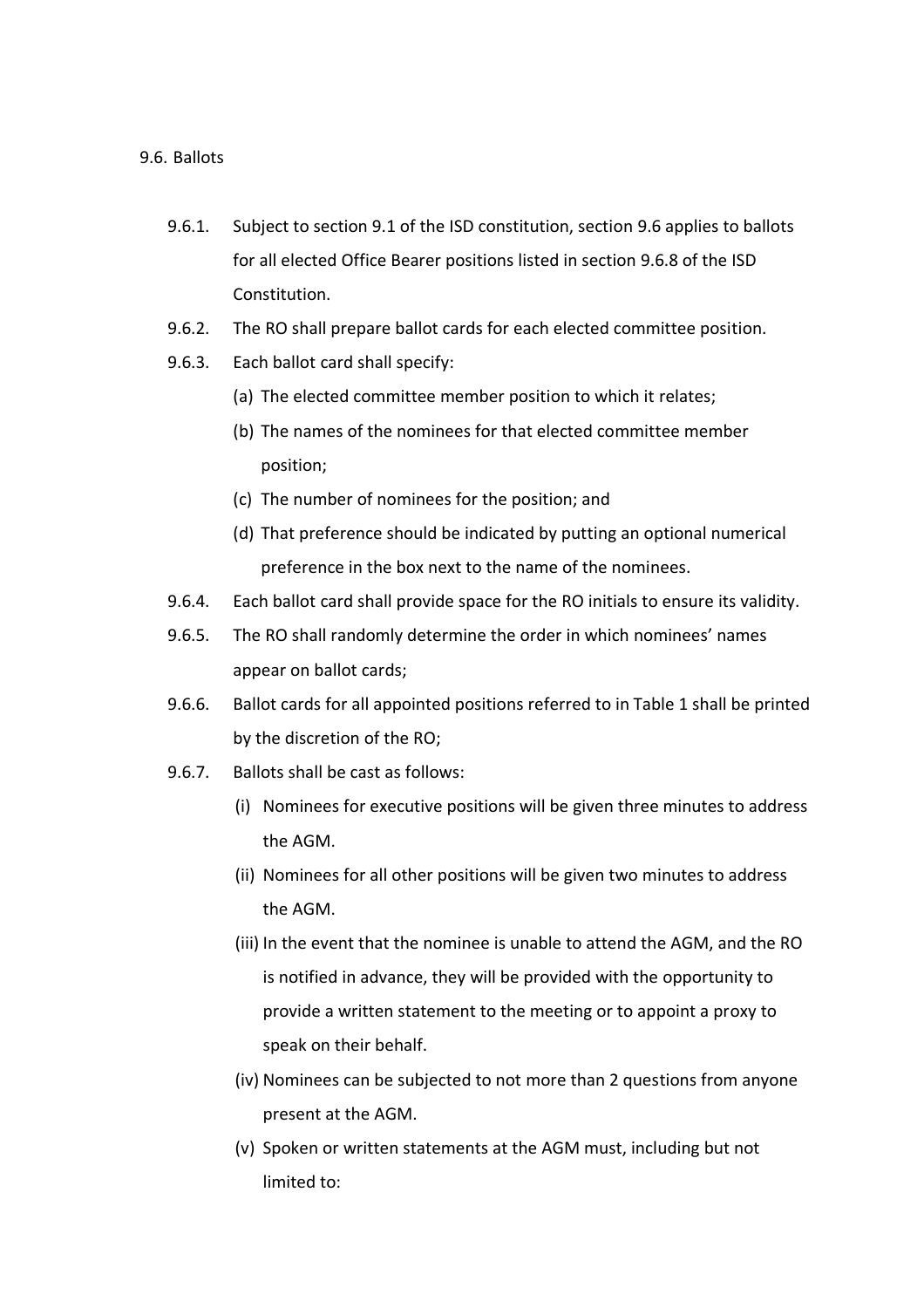- (i) Only refer to their nomination to the elected position; and
- (ii) Not refer to any other nominee for any elected position.
- (vi) Questions asked by the AGM must, including but not limited to:
	- (i) Only refer to the nominee's statement to the elected position; and
	- (ii) Not refer to any other nominee for any elected position.
- (vii) The RO shall provide ballot cards to a person seeking to vote if the person seeking to vote:
	- (i) Provides proof that they are an International student currently enrolled at UWA and;
	- (ii) Presents a UWA Student Card as proof of identity.
- (viii) Persons seeking to vote shall:
	- (ix) Indicate their preferences through optional numerical preferential voting in the box next to the name of the nominee they would like to vote for as per Schedule 2 of the guild regulations; and
	- (ii) Cast their ballot by depositing their ballot cards in the ballot box.
- (i) The RO shall be solely responsible for the custody and integrity of the:
	- (i) Ballot cards; and
	- (ii) Ballot box
- 9.6.8. The Election shall be held according to Table 1:
	- (a) Vice-President
	- (b) General Secretary
	- (c) Social Director
	- (d) Welfare Director
	- (e) Education Director
	- (f) Public Relations Director
	- (g) Social Officer
	- (h) Welfare Officer
	- (i) Education Officer
	- (j) Liaison Officer

### 9.7. Absentee Voting

9.7.1. There shall be no absentee voting.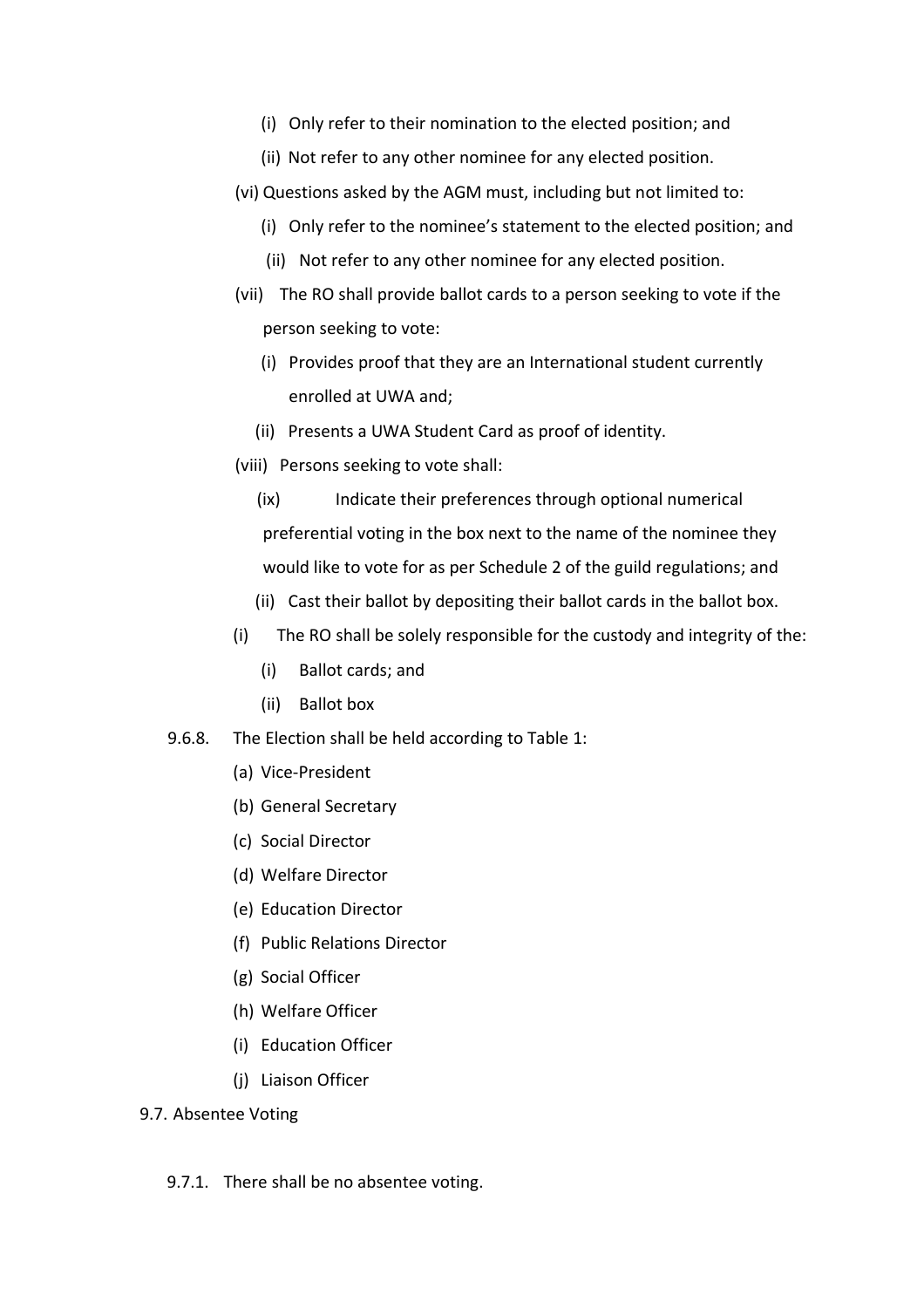#### 9.8. Election Results

- 9.8.1. On the day of the AGM, the RO shall:
	- 9.8.1.1. Determine the results of ballots for elected committee positions in the order outlined in section 9.6.8 of the ISD constitution;
	- 9.8.1.2. Tally the number of ballot cards cast in accordance with section 9.6 of the ISD constitution;
	- 9.8.1.3. Reserve the right to reject any ballot cards as informal.
	- 9.8.1.4. Disregard an election of a position:
		- 9.8.1.4.1. When a nominee has already been elected to the nominee's highest preferenced position; and
		- 9.8.1.4.2. The remaining votes will be redistributed through circular preferencing.
- 9.8.2. The RO shall determine which of the nominees is elected to each elected committee positions as follow:
	- 9.8.2.1. The number of ballot cards indicating each nominee as the voter's preference shall be tallied; and
	- 9.8.2.2. The nominee with the highest number of votes shall be elected under section9.8.1 of the ISD constitution.
- 9.8.3. At the close of the Election, the RO shall count the votes in the presence of the scrutineers, if any, that were chosen by the candidates and subsequently inform the ISD President and the international student body the names of the nominees elected to each elected position.
- 9.8.4. If the ISD President wishes to see the records of the ballot count:
	- 9.8.4.1. The RO must grant the ISD President that wish; and
	- 9.8.4.2. The ISD President may not disclose any information pertaining to the election results, other than the names of nominees elected to each elected committee position.
- 9.8.5. The ISD General Secretary shall announce the names of the nominees elected to each elected committee positions no later than 5 days after being informed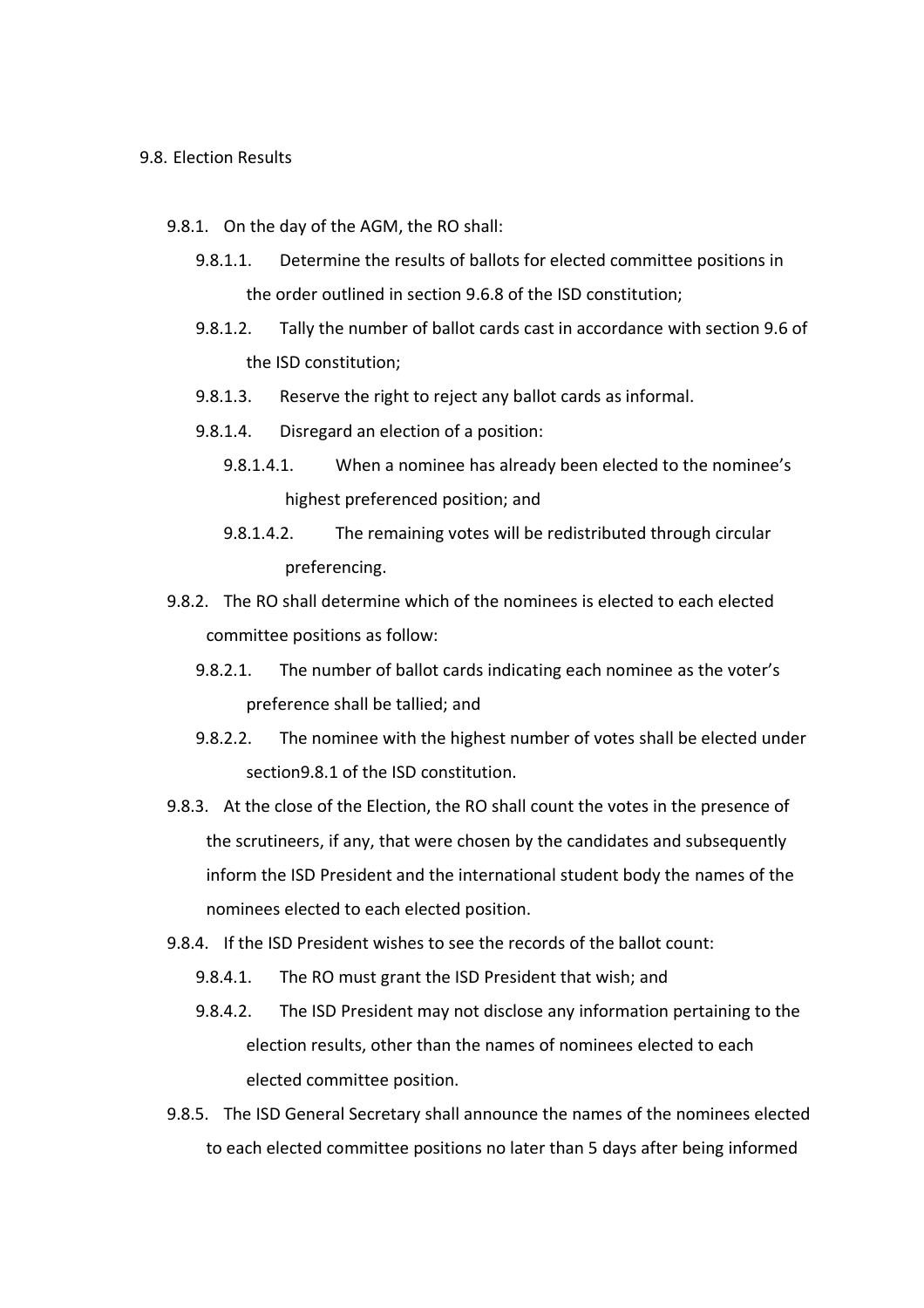of the results by the RO through, including but not limited to, the ISD Facebook page and the ISD Newsletter.

- 9.8.6. At the close of the Election, the RO will advise the AGM of any unfilled positions and section 9.9 of the ISD Constitution that apply to filling of such vacancies.
- 9.8.7. The RO shall deal with any request for a recount as follows:
	- 9.8.7.1. Any request of a recount shall be submitted to the RO:
		- 9.8.7.1.1. In writing;
		- 9.8.7.1.2. Within 24 hours of the announcement of the Election results; and
		- 9.8.7.1.3. Signed by a nominee in the ballot to which the recount relates.
	- 9.8.7.2. Upon receiving a request for a recount, the RO shall:
		- 9.8.7.2.1. Conduct the recount in accordance with section 9.8.1 and section 9.8.2 of the ISD Constitution; and
		- 9.8.7.2.2. Determine the result of the ballot to which the recount relates.
	- 9.8.7.3. The RO's determination or purported determination of the result of the ballot to which the recount relates shall be final and conclusive.
- 9.8.8. After the determination of any recount, or, if no request for a recount is submitted, twenty-four hours after the announcement of the election results, the RO shall formally certify the:
	- 9.8.8.1. Nominees elected to each elected committee position; and
	- 9.8.8.2. Names of the unelected nominees for each elected committee position, in the order determined in accordance with section 9.6.8 of the ISD Constitution.
- 9.8.9. After formally certifying the Election results, the RO shall keep the following documents for at least seven years in the guild archives:
	- 9.8.9.1. Ballot cards; and
	- 9.8.9.2. Any other documents or records relating to the Election results, other than the formal certification of the Election results.
- 9.8.10. An appeal can be made to the guild executive and RO regarding the recount of votes following section 629(7) of the Guild Elections Regulations;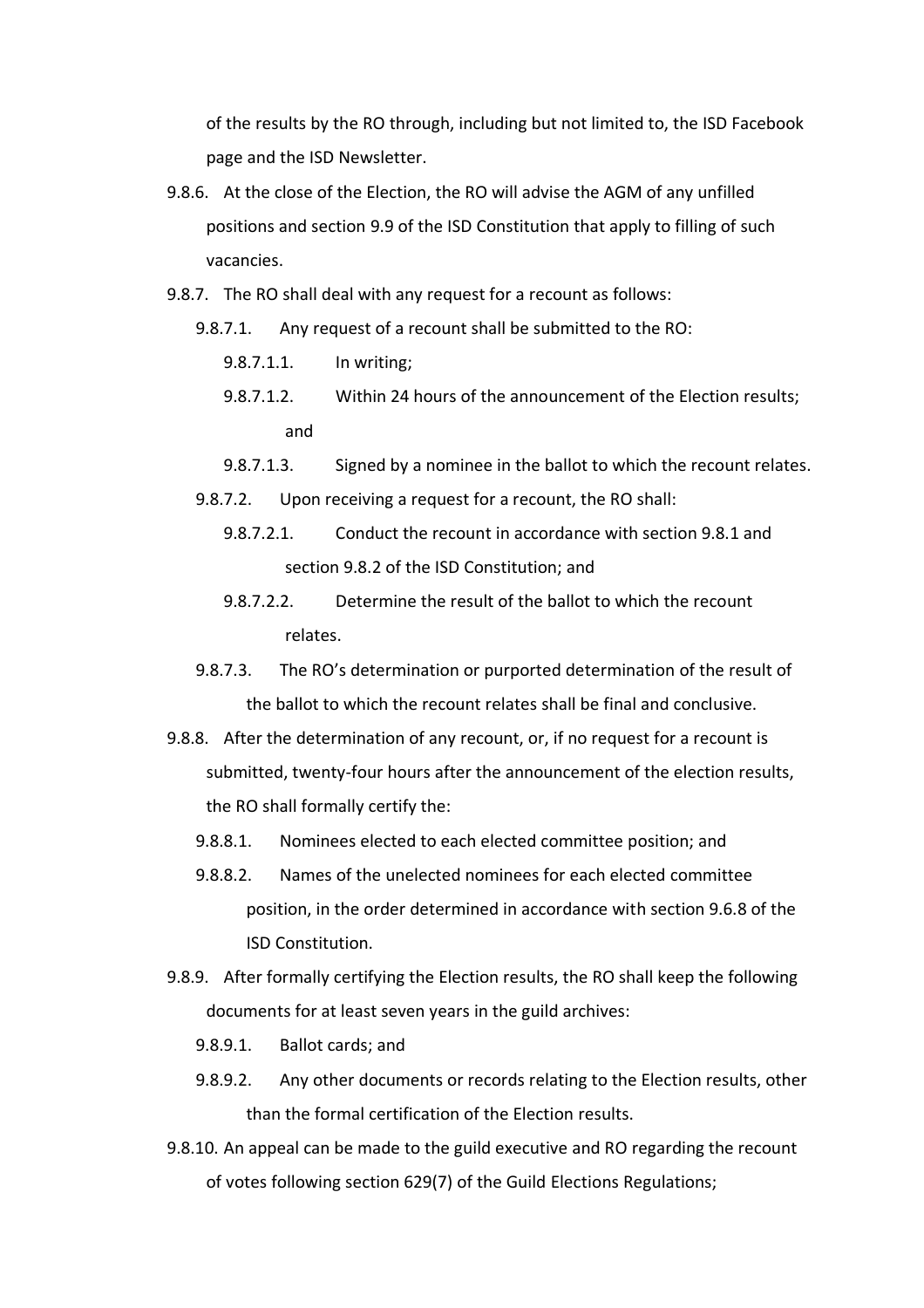- 9.8.10.1. The RO makes the initial ruling from the ballot counts;
- 9.8.10.2. A candidate or scrutineer can appeal the initial ruling of the RO;
- 9.8.10.3. The RO then review the decision and makes another ruling where the RO shall have the same powers in a recount as they would in the original count, and may reverse any decision in relation to the scrutiny as to the allowance, disallowance, admission or rejection of any ballot paper;
- 9.8.10.4. Any candidate or scrutineer can appeal the second ruling to the Guild Executive.
- 9.9. Positions not filled at the AGM
	- 9.9.1. Any positions left vacant at the close of the Elections shall remain vacant until such time as a suitable candidate presents to the ISD Committee.
	- 9.9.2. If more than one suitable candidate presents for a position, then the ISD Committee reserves the authority to decide who shall be appointed.
	- 9.9.3. The ISD General Secretary will post notice of the appointment via, including but not limited to, the ISD Facebook page and the ISD Newsletter.
- 9.10. Interpretations of Section 9
	- 9.10.1. The RO shall determine any question regarding the interpretation of section 9 of the ISD Constitution.
	- 9.10.2. A determination or purported determination made by the RO made under section 9.10.1 of the ISD Constitution shall be final and conclusive.

#### **10. APPOINTMENT OF COMMITTEE MEMBERS**

- 10.1. Appointed Committee members shall be appointed as follows:
	- 10.1.1. The person to take office as ISD President, from 1st December shall put up notice calling for nominations for the appointed committee positions via,